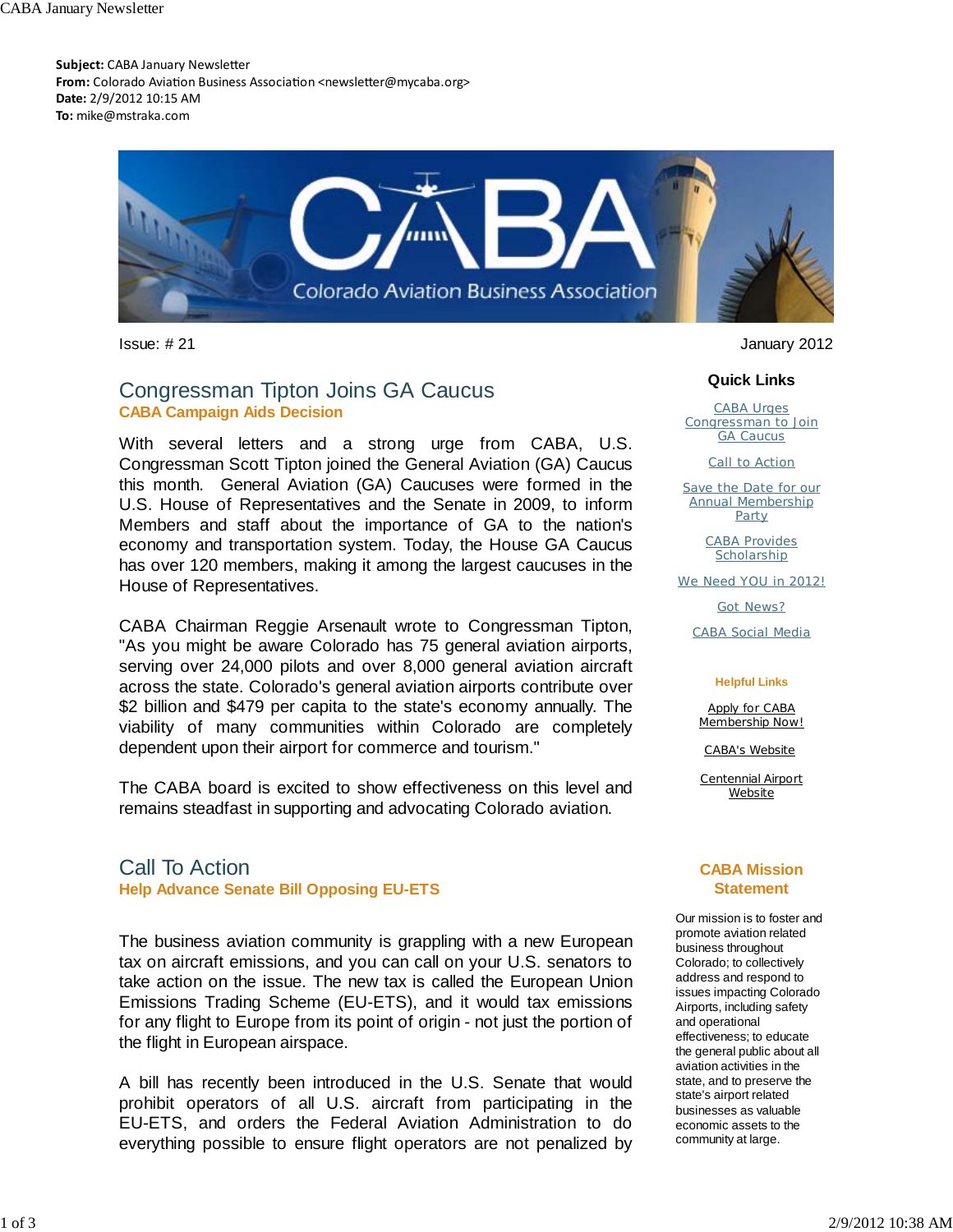the program. The Senate bill, called the European Union Emissions Trading Scheme Prohibition Act of 2011, is similar to legislation passed by the House of Representatives last year.

Here's how you can alert your senators to support the legislation.

- 1. Visit NBAA's online Contact Congress resource.
- 2. Select the EU-ETS letter to the Senate.
- 3. Provide your basic address information.
- 4. Preview the letter that is prepared specifically for you.
- 5. You can edit your letter if you wish.
- 6. Submit your letter to your senators.

### Save the Date for the Annual Membership Meeting **Come Join Us on March 15th, 2012**

CABA is excited for 2012 and what that means for our membership! Make sure to save the date for our Annual Membership Meeting on **March 15th, 2012**.

More details will follow shortly. However, mark those calendars for our chance to honor and thank you, our members! We will have a wonderful speaker, cocktails, and the election of next year's board.

### CABA Provides Scholarship for NBAA Conference **Schedulers and Dispatchers 2012**

CABA recently awarded Brian Moss of Solairus Aviation with a scholarship for the entrance to NBAA's 2012 Schedulers and Dispatchers Conference.

Brian is currently involved with the Schedulers and Dispatcher's committee that is under the umbrella of CABA's Industry committee. As the only representative of Solairus in Denver, he was very elated to receive the scholarship.

Brian thanked the board and the stated, "I had a great time, learned a lot, and had the opportunity to build and strengthen relationships with many people that I do business with on a regular basis."

As we continuously look for ways to support our members and fellow industry professionals, we look forward to the coming year and the opportunities it holds.

We Need YOU in 2012! **Committees Need Your Help Today!**